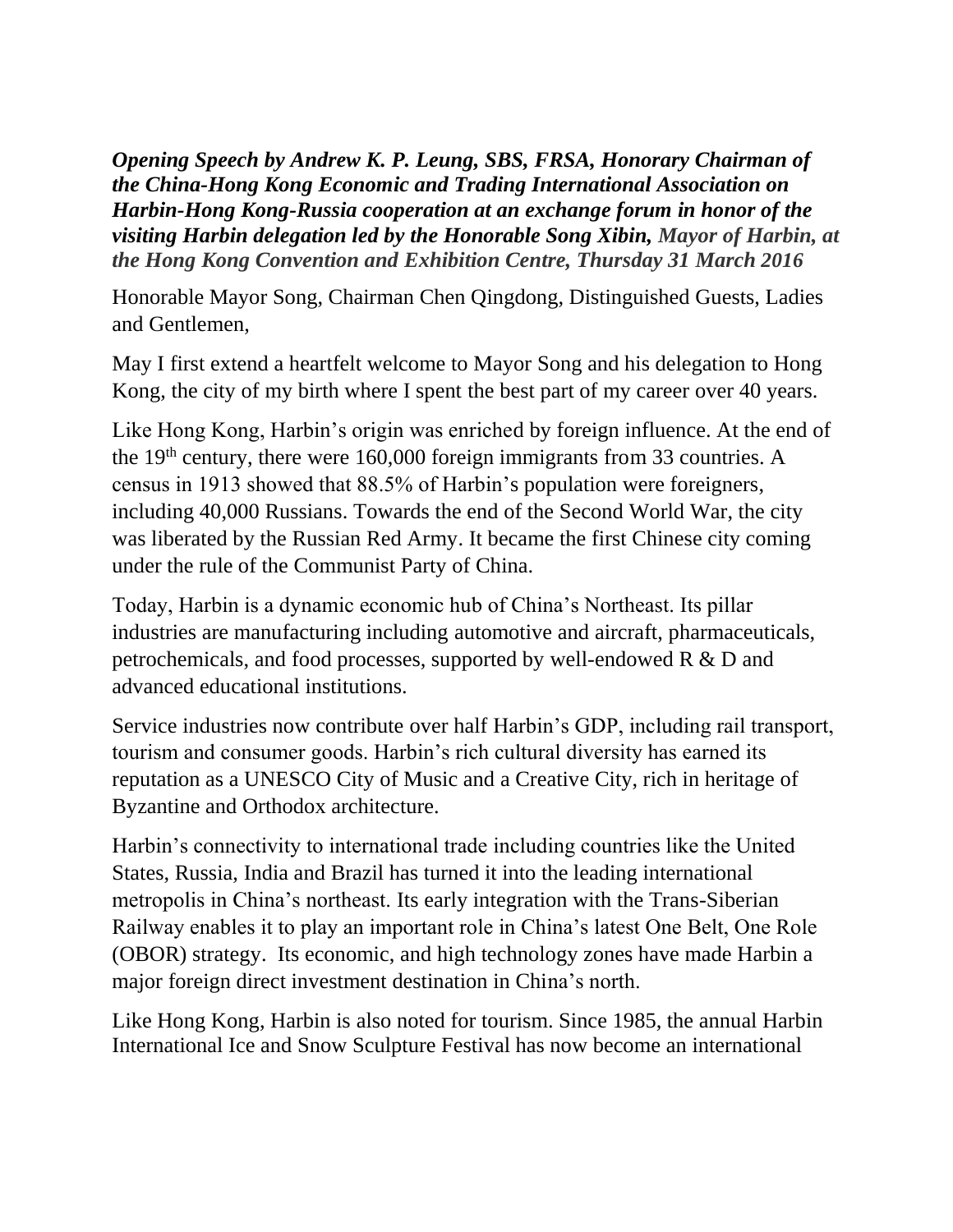winter sensation. Its unique delicacies like "Khleb and Smoked Red Sausages"( 熏 红香肠), double-cooked pork slices (锅包肉) etc are mouth-watering legends.

Harbin's tourism has grown by leaps and bounds in recent years, with the number of visitors and revenue increasing by multiples. Harbin is ideally placed to provide self-help tourism, eco-tourism, and leisure and sports tourism. These are meeting the needs of Hong Kong's affluent young tourists.

Yesterday, Mayor Song introduced Harbin's attractive ecological environment for retirees. In the Internet era, Hong Kong's pensioners could enjoy a retirement lifestyle in Harbin of exceptional value and also maintain close contact with their loved ones in Hong Kong. Harbin's health care and hospitals are of exceedingly high quality. In any case, the flights between Hong Kong and Harbin are convenient. So the idea of building a 5-star Hong Kong Retirement Village is worth exploring.

The world is facing a looming "demograhic cliff ". Supporting an aging population, "silver-hair" businesses will have enormous market potential. Hong Kong can take advantage of Harbin's pharmaceutical strengths to pioneer "Health Supplement" and "health food" products, through joint ventures, brands and highest GMP standards manufacturing, with a view to also expanding into the Asian market.

In an increasingly competitive and rapidly changing world environment, both Harbin and Hong Kong will need to expand and enhance their respective strengths. For this, Russia provides a good opportunity in fields such as tourism, consumer and luxury goods, including jewelry, branded Chinese healthcare products, trade, investment, logistics, telecommunications, and water and mineral resources. These opportunities are not only confined to the Russian market, but also extend to exports to the EU and other parts of the world.

Russia has the world's largest territory, spanning both Europe and Asia. It has a huge variety of natural resources with a population numbering over 143 million, including many high-tech talents, who have laid Russia's excellent technological foundation.

From 2000-2004, I was the Hong Kong Government's highest-ranking official representative in 14 European countries, including Russia. I had met senior Russian ministerial officials and representatives of the Duma, its parliament. I was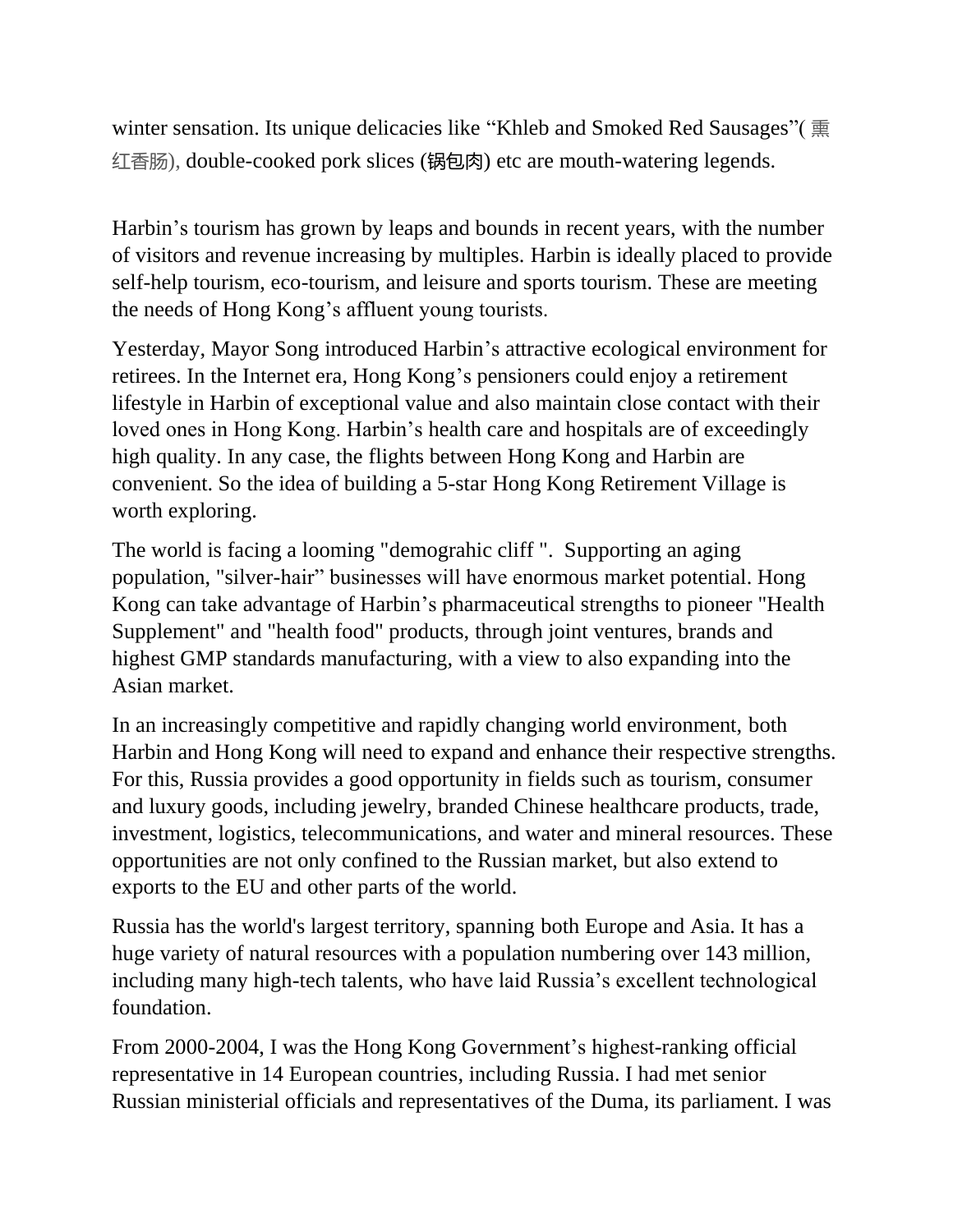also privileged to have the chance of viewing the exquisite jewelry collection in the Kremlin of Czarina Catherine the Great.

This huge country has given me good memories, including its exotic Red Square, and the dazzling rich treasures in the Hermitage Museum in St. Petersburg, not to mention its famous Russian borsch.

Russia's population is aging. With the collapse of energy prices in the world, the country is seeking a way out through diversification. This coincides with the Motherland's new OBOR strategy, connecting China with Europe, Eurasia and Moscow. It also coincided with China's increasingly influential role in the world. So this morning's exchange forum on cooperation with Russia cannot be more timely.

Hong Kong prides itself, and for the motherland, as the Pearl of the Orient. It has consistently earned international recognition of the U.S. think tank Heritage Foundation as the world's freest economy 22 years in a row. Under One Country Two Systems, its Common Law with independent judiciary, combined with world class infrastructure including Asia's leading deep-sea port, has established Hong Kong as a much sought-after international business hub. As a leading global financial center and a regional arbitration center, it is well placed to tap into the many exciting business opportunities coming up with OBOR.

What is more, according to the World Economic Forum, the world economy is in the midst of a "*Fourth Industrial Revolution,* embracing exponential technological breakthroughs in fields such as artificial intelligence, robotics, the Internet of Things, big data, autonomous vehicles, 3-D printing, nanotechnology, biotechnology, materials science, energy storage, and quantum computing. The world of business is unlikely to remain the same.

Ladies and gentlemen,

Both Harbin and Hong Kong have many similarities. At the same time, both cities need to double down on enhancing our respective regional competitiveness in the changing global environment. As the motherland is shifting towards a new model of development under the  $13<sup>th</sup>$  Five Year Plan (2016-20), there should be lots of room for partnership and cooperation.

Many possibilities come to mind. For example,

Closer logistic links between Hong Kong and Harbin.